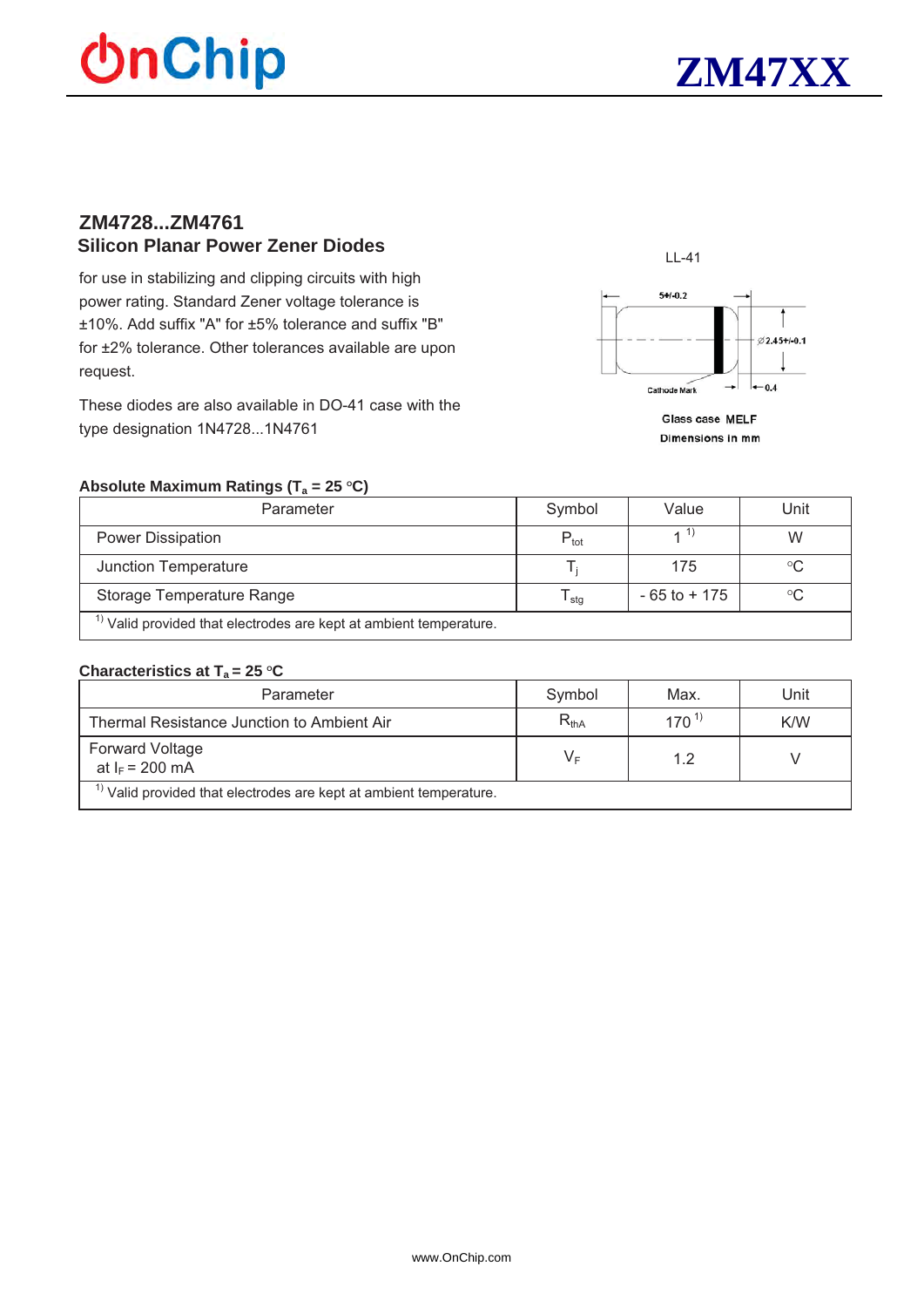## **UnChip**



### **ZM4728...ZM4761**

#### **Characteristics at**  $T_a = 25 \degree C$

|        | Zener Voltage <sup>3)</sup> |                 | Dynamic Resistance <sup>1)</sup> |                 | <b>Reverse Current</b> |                | Maximum Surge<br>Current <sup>4)</sup> | Maximum<br>Regulator      |                       |
|--------|-----------------------------|-----------------|----------------------------------|-----------------|------------------------|----------------|----------------------------------------|---------------------------|-----------------------|
| Type   | $V_{Znom}$                  | at $I_{ZT}$     | $Z_{ZT}$                         | $Z_{ZK}$        | at $I_{ZK}$            | $I_R$          | at $V_R$                               | at T <sub>a</sub> = 25 °C | Current <sup>2)</sup> |
|        | (V)                         | (mA)            | Max. $(\Omega)$                  | Max. $(\Omega)$ | (mA)                   | Max. $(\mu A)$ | (V)                                    | $I_{ZSM}(mA)$             | $I_{ZM}$ (mA)         |
| ZM4728 | 3.3                         | 76              | 10                               | 400             | 1                      | 150            | $\mathbf{1}$                           | 1375                      | 275                   |
| ZM4729 | 3.6                         | 69              | 10                               | 400             | 1                      | 100            | $\mathbf{1}$                           | 1260                      | 252                   |
| ZM4730 | 3.9                         | 64              | 9                                | 400             | 1                      | 100            | $\mathbf{1}$                           | 1190                      | 234                   |
| ZM4731 | 4.3                         | 58              | 9                                | 400             | 1                      | 50             | $\mathbf{1}$                           | 1070                      | 217                   |
| ZM4732 | 4.7                         | 53              | 8                                | 500             | 1                      | 10             | $\mathbf{1}$                           | 970                       | 193                   |
| ZM4733 | 5.1                         | 49              | $\overline{7}$                   | 550             | 1                      | 10             | $\mathbf{1}$                           | 890                       | 178                   |
| ZM4734 | 5.6                         | 45              | 5                                | 600             | 1                      | 10             | $\overline{2}$                         | 810                       | 162                   |
| ZM4735 | 6.2                         | 41              | $\overline{2}$                   | 700             | 1                      | 10             | 3                                      | 730                       | 146                   |
| ZM4736 | 6.8                         | 37              | 3.5                              | 700             | 1                      | 10             | $\overline{4}$                         | 660                       | 133                   |
| ZM4737 | 7.5                         | 34              | $\overline{4}$                   | 700             | 0.5                    | 10             | 5                                      | 605                       | 121                   |
| ZM4738 | 8.2                         | 31              | 4.5                              | 700             | 0.5                    | 10             | $6\,$                                  | 550                       | 110                   |
| ZM4739 | 9.1                         | 28              | 5                                | 700             | 0.5                    | 10             | $\overline{7}$                         | 500                       | 100                   |
| ZM4740 | 10                          | 25              | $\overline{7}$                   | 700             | 0.25                   | 10             | 7.6                                    | 454                       | 91                    |
| ZM4741 | 11                          | 23              | 8                                | 700             | 0.25                   | 5              | 8.4                                    | 414                       | 83                    |
| ZM4742 | 12                          | 21              | $\boldsymbol{9}$                 | 700             | 0.25                   | 5              | 9.1                                    | 380                       | 76                    |
| ZM4743 | 13                          | 19              | 10                               | 700             | 0.25                   | 5              | 9.9                                    | 344                       | 69                    |
| ZM4744 | 15                          | 17              | 14                               | 700             | 0.25                   | 5              | 11.4                                   | 304                       | 61                    |
| ZM4745 | 16                          | 15.5            | 16                               | 700             | 0.25                   | 5              | 12.2                                   | 285                       | 57                    |
| ZM4746 | 18                          | 14              | 20                               | 750             | 0.25                   | 5              | 13.7                                   | 250                       | 50                    |
| ZM4747 | 20                          | 12.5            | 22                               | 750             | 0.25                   | 5              | 15.2                                   | 225                       | 45                    |
| ZM4748 | 22                          | 11.5            | 23                               | 750             | 0.25                   | 5              | 16.7                                   | 205                       | 41                    |
| ZM4749 | 24                          | 10.5            | 25                               | 750             | 0.25                   | 5              | 18.2                                   | 190                       | 38                    |
| ZM4750 | 27                          | 9.5             | 35                               | 750             | 0.25                   | 5              | 20.6                                   | 170                       | 34                    |
| ZM4751 | 30                          | 8.5             | 40                               | 1000            | 0.25                   | 5              | 22.8                                   | 150                       | 30                    |
| ZM4752 | 33                          | 7.5             | 45                               | 1000            | 0.25                   | 5              | 25.1                                   | 135                       | 27                    |
| ZM4753 | 36                          | $\overline{7}$  | 50                               | 1000            | 0.25                   | 5              | 27.4                                   | 125                       | 25                    |
| ZM4754 | 39                          | 6.5             | 60                               | 1000            | 0.25                   | 5              | 29.7                                   | 115                       | 23                    |
| ZM4755 | 43                          | $6\phantom{1}6$ | 70                               | 1500            | 0.25                   | 5              | 32.7                                   | 110                       | 22                    |
| ZM4756 | 47                          | 5.5             | 80                               | 1500            | 0.25                   | 5              | 35.8                                   | 95                        | 19                    |
| ZM4757 | 51                          | 5               | 95                               | 1500            | 0.25                   | 5              | 38.8                                   | 90                        | 18                    |
| ZM4758 | 56                          | 4.5             | 110                              | 2000            | 0.25                   | 5              | 42.6                                   | 80                        | 16                    |
| ZM4759 | 62                          | $\overline{4}$  | 125                              | 2000            | 0.25                   | 5              | 47.1                                   | 70                        | 14                    |
| ZM4760 | 68                          | 3.7             | 150                              | 2000            | 0.25                   | 5              | 51.7                                   | 65                        | 13                    |
| ZM4761 | 75                          | 3.3             | 175                              | 2000            | 0.25                   | 5              | 56                                     | 60                        | 12                    |

 $1$ <sup>The dynamic resistance is derived from the 60 Hz AC voltage which results when an AC current having an RMS value equal to 10% of</sup> the Zener Current ( $I_{ZT}$  or  $I_{ZK}$ ) is superimposed on  $I_{ZT}$  or  $I_{ZK}$ . Dynamic resistance is measured at two points to insure a sharp knee on the breakdown curve and to eliminate unstable units.

 $2)$  Valid provided that electrodes are kept at ambient temperature.

 $3)$  Tested with pulses tp = 20 ms.

<sup>4)</sup> The rating listed in the electrical characteristics table is maximum peak, non-repetitive, reverse surge current of 1/2 square wave or equivalent sine wave pulse of 1/120 second duration superimposed on the test current  $I_{ZT}$ .